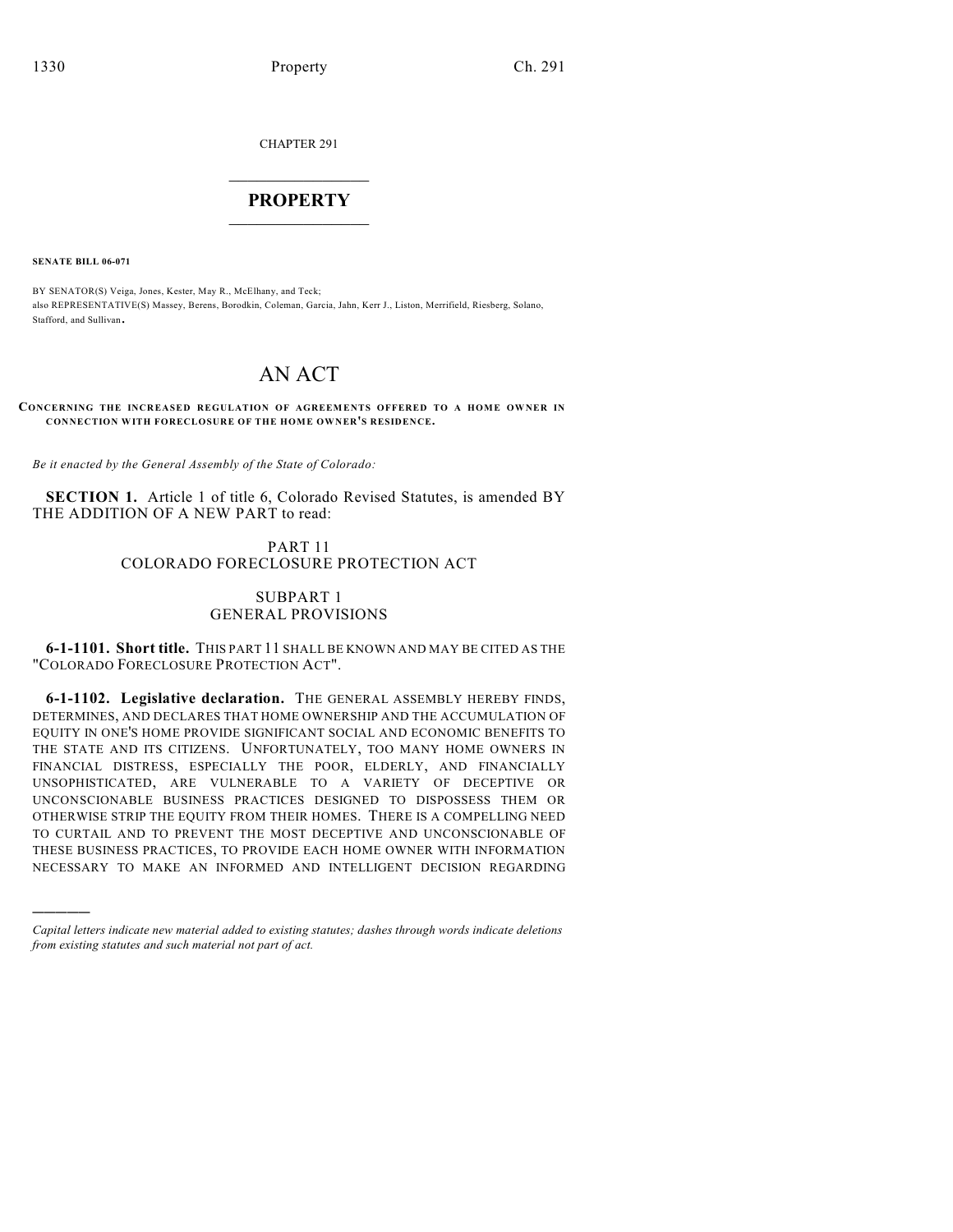TRANSACTIONS WITH CERTAIN FORECLOSURE CONSULTANTS AND EQUITY PURCHASERS, TO PROVIDE CERTAIN MINIMUM REQUIREMENTS FOR CONTRACTS BETWEEN SUCH PARTIES, INCLUDING STATUTORY RIGHTS TO CANCEL SUCH CONTRACTS, AND TO ENSURE AND FOSTER FAIR DEALING IN THE SALE AND PURCHASE OF HOMES IN FORECLOSURE. THEREFORE, IT IS THE INTENT OF THE GENERAL ASSEMBLY THAT ALL VIOLATIONS OF THIS PART 11 HAVE A SIGNIFICANT PUBLIC IMPACT AND THAT THE TERMS OF THIS PART 11 BE LIBERALLY CONSTRUED TO ACHIEVE THESE PURPOSES.

**6-1-1103. Definitions.** AS USED IN THIS PART 11, UNLESS THE CONTEXT OTHERWISE REQUIRES:

(1) "ASSOCIATE" MEANS A PARTNER, SUBSIDIARY, AFFILIATE, AGENT, OR ANY OTHER PERSON WORKING IN ASSOCIATION WITH A FORECLOSURE CONSULTANT OR AN EQUITY PURCHASER. "ASSOCIATE" DOES NOT INCLUDE A PERSON WHO IS EXCLUDED FROM THE DEFINITION OF AN "EQUITY PURCHASER" OR A "FORECLOSURE CONSULTANT".

(2) "EQUITY PURCHASER" MEANS A PERSON WHO, IN THE COURSE OF THE PERSON'S BUSINESS, VOCATION, OR OCCUPATION, ACQUIRES TITLE TO A RESIDENCE IN FORECLOSURE; EXCEPT THAT THE TERM DOES NOT INCLUDE A PERSON WHO ACQUIRES SUCH TITLE:

(a) FOR THE PURPOSE OF USING SUCH PROPERTY AS HIS OR HER PERSONAL RESIDENCE FOR AT LEAST ONE YEAR;

(b) BY A DEED IN LIEU OF FORECLOSURE TO THE HOLDER OF AN EVIDENCE OF DEBT, OR AN ASSOCIATE OF THE HOLDER OF AN EVIDENCE OF DEBT, OF A CONSENSUAL LIEN OR ENCUMBRANCE OF RECORD IF SUCH CONSENSUAL LIEN OR ENCUMBRANCE IS RECORDED IN THE REAL PROPERTY RECORDS OF THE CLERK AND RECORDER OF THE COUNTY WHERE THE RESIDENCE IN FORECLOSURE IS LOCATED PRIOR TO THE RECORDING OF THE NOTICE OF ELECTION AND DEMAND FOR SALE REQUIRED UNDER SECTION 38-38-101, C.R.S.;

(c) BY A DEED FROM THE PUBLIC TRUSTEE OR A COUNTY SHERIFF AS A RESULT OF A FORECLOSURE SALE CONDUCTED PURSUANT TO ARTICLE 38 OF TITLE 38, C.R.S.;

(d) AT A SALE OF PROPERTY AUTHORIZED BY STATUTE;

(e) BY ORDER OR JUDGMENT OF ANY COURT;

(f) FROM THE PERSON'S SPOUSE, RELATIVE, OR RELATIVE OF A SPOUSE, BY THE HALF OR WHOLE BLOOD OR BY ADOPTION, OR FROM A GUARDIAN, CONSERVATOR, OR PERSONAL REPRESENTATIVE OF A PERSON IDENTIFIED IN THIS PARAGRAPH (f); OR

(g) WHILE PERFORMING SERVICES AS A PART OF A PERSON'S NORMAL BUSINESS ACTIVITIES UNDER ANY LAW OF THIS STATE OR THE UNITED STATES THAT REGULATES BANKS, TRUST COMPANIES, SAVINGS AND LOAN ASSOCIATIONS, CREDIT UNIONS, INSURANCE COMPANIES, TITLE INSURERS, INSURANCE PRODUCERS, OR ESCROW COMPANIES AUTHORIZED TO CONDUCT BUSINESS IN THE STATE, AN AFFILIATE OR SUBSIDIARY OF SUCH PERSON, OR AN EMPLOYEE OR AGENT ACTING ON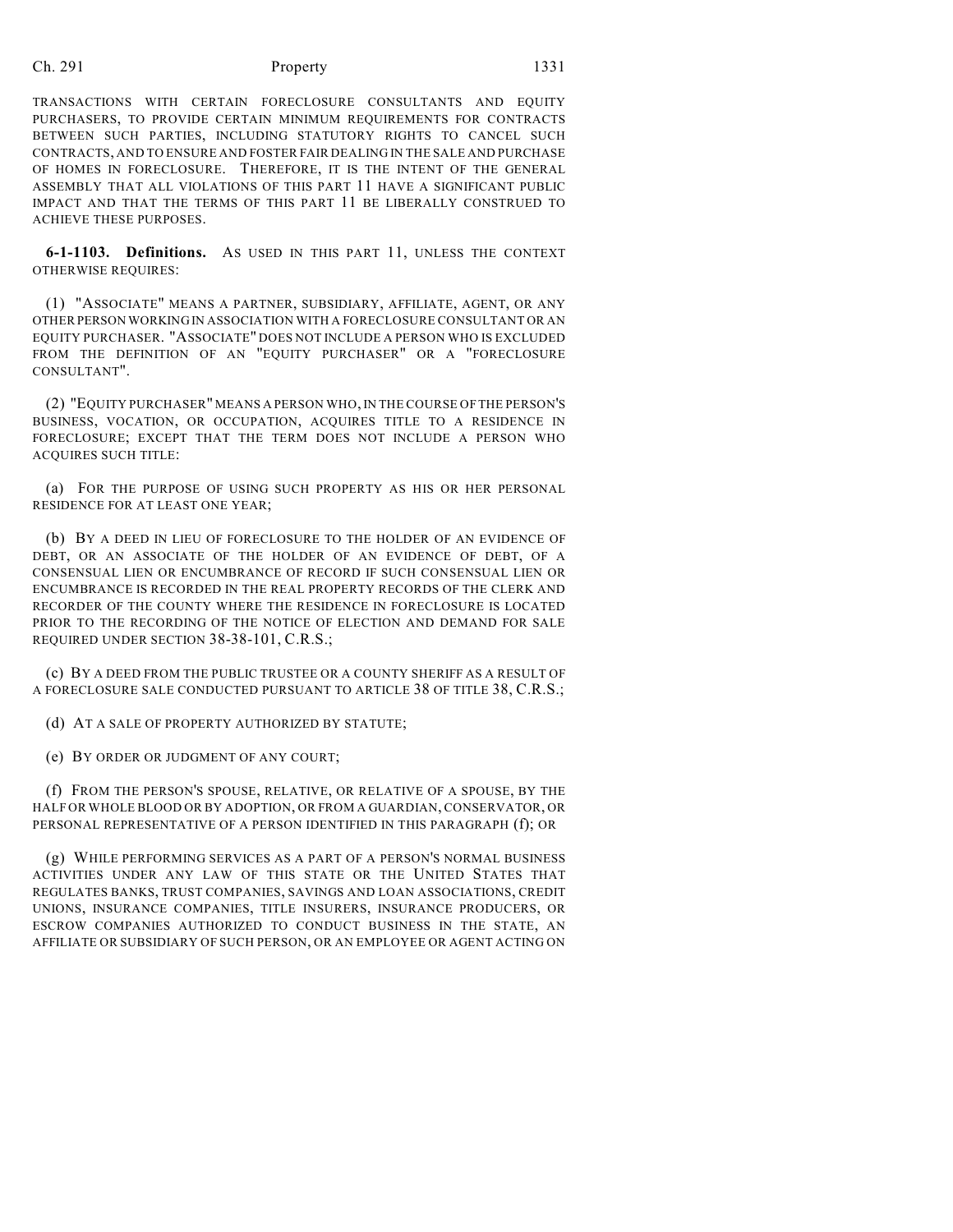BEHALF OF SUCH PERSON.

(3) "EVIDENCE OF DEBT" MEANS A WRITING THAT EVIDENCES A PROMISE TO PAY OR A RIGHT TO THE PAYMENT OF A MONETARY OBLIGATION, SUCH AS A PROMISSORY NOTE, BOND, NEGOTIABLE INSTRUMENT, A LOAN, CREDIT, OR SIMILAR AGREEMENT, OR A MONETARY JUDGMENT ENTERED BY A COURT OF COMPETENT JURISDICTION.

(4) (a) "FORECLOSURE CONSULTANT" MEANS A PERSON WHO DOES NOT, DIRECTLY OR THROUGH AN ASSOCIATE, TAKE OR ACQUIRE ANY INTEREST IN OR TITLE TO THE RESIDENCE IN FORECLOSURE AND WHO, IN THE COURSE OF SUCH PERSON'S BUSINESS, VOCATION, OR OCCUPATION, MAKES A SOLICITATION, REPRESENTATION, OR OFFER TO A HOME OWNER TO PERFORM, IN EXCHANGE FOR COMPENSATION FROM THE HOME OWNER OR FROM THE PROCEEDS OF ANY LOAN OR ADVANCE OF FUNDS, A SERVICE THAT THE PERSON REPRESENTS WILL DO ANY OF THE FOLLOWING:

(I) STOP OR POSTPONE A FORECLOSURE SALE;

(II) OBTAIN A FORBEARANCE FROM A BENEFICIARY UNDER A DEED OF TRUST, MORTGAGE, OR OTHER LIEN;

(III) ASSIST THE HOME OWNER IN EXERCISING A RIGHT TO CURE A DEFAULT AS PROVIDED IN ARTICLE 38 OF TITLE 38, C.R.S.;

(IV) OBTAIN AN EXTENSION OF THE PERIOD WITHIN WHICH THE HOME OWNER MAY CURE A DEFAULT AS PROVIDED IN ARTICLE 38 OF TITLE 38, C.R.S.;

(V) OBTAIN A WAIVER OF AN ACCELERATION CLAUSE CONTAINED IN AN EVIDENCE OF DEBT SECURED BY A DEED OF TRUST, MORTGAGE, OR OTHER LIEN ON A RESIDENCE IN FORECLOSURE OR CONTAINED IN SUCH DEED OF TRUST, MORTGAGE, OR OTHER LIEN;

(VI) ASSIST THE HOME OWNER TO OBTAIN A LOAN OR ADVANCE OF FUNDS;

(VII) AVOID OR REDUCE THE IMPAIRMENT OF THE HOME OWNER'S CREDIT RESULTING FROM THE RECORDING OF A NOTICE OF ELECTION AND DEMAND FOR SALE, COMMENCEMENT OF A JUDICIAL FORECLOSURE ACTION, OR DUE TO ANY FORECLOSURE SALE OR THE GRANTING OF A DEED IN LIEU OF FORECLOSURE OR RESULTING FROM ANY LATE PAYMENT OR OTHER FAILURE TO PAY OR PERFORM UNDER THE EVIDENCE OF DEBT, THE DEED OF TRUST, OR OTHER LIEN SECURING SUCH EVIDENCE OF DEBT;

(VIII) IN ANY WAY DELAY, HINDER, OR PREVENT THE FORECLOSURE UPON THE HOME OWNER'S RESIDENCE; OR

(IX) ASSIST THE HOME OWNER IN OBTAINING FROM THE BENEFICIARY, MORTGAGEE, OR GRANTEE OF THE LIEN IN FORECLOSURE, OR FROM COUNSEL FOR SUCH BENEFICIARY, MORTGAGEE, OR GRANTEE, THE REMAINING OR EXCESS PROCEEDS FROM THE FORECLOSURE SALE OF THE RESIDENCE IN FORECLOSURE.

(b) THE TERM "FORECLOSURE CONSULTANT" DOES NOT INCLUDE: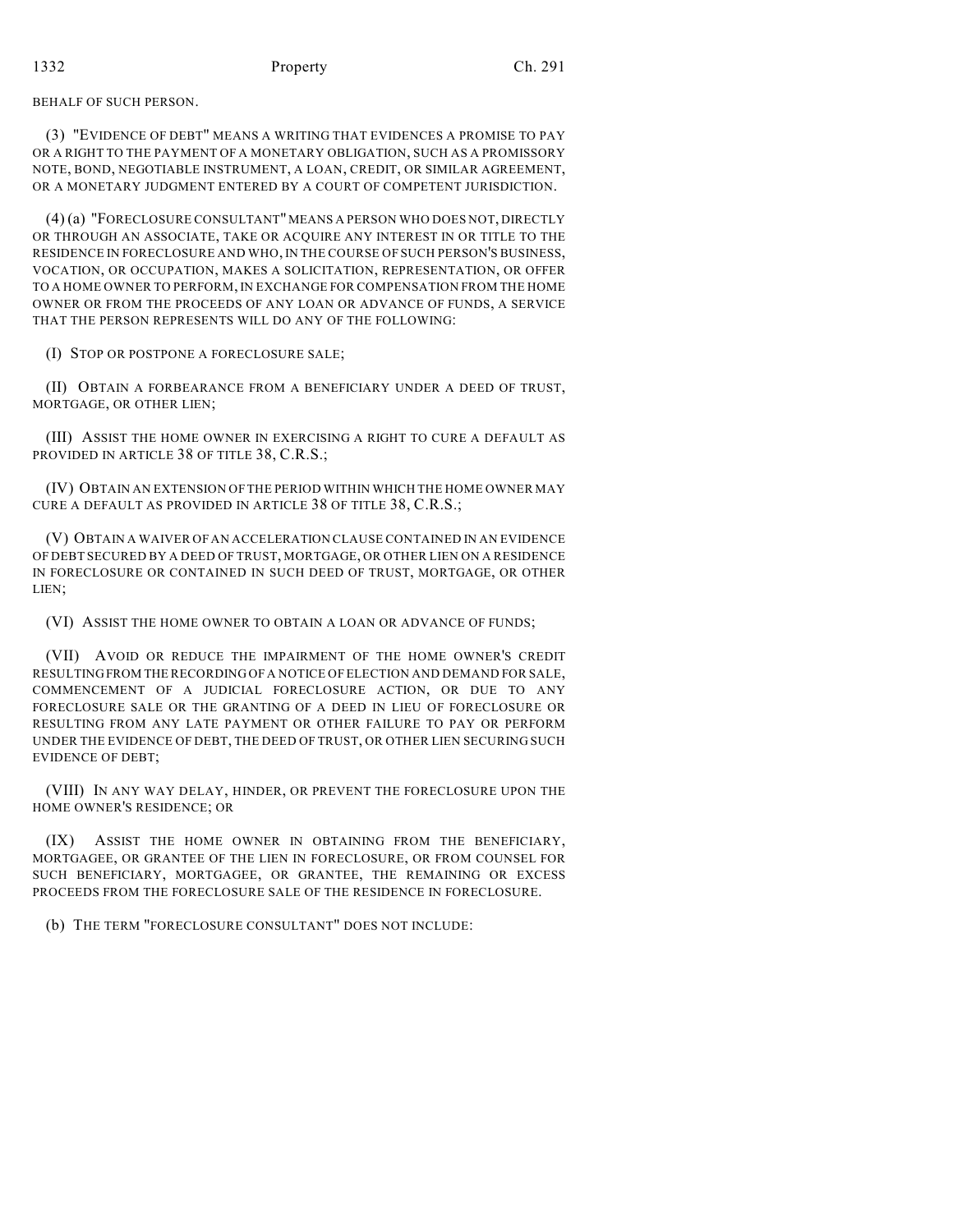(I) A PERSON LICENSED TO PRACTICE LAW IN THIS STATE, WHILE PERFORMING ANY ACTIVITY RELATED TO THE PERSON'S ATTORNEY-CLIENT RELATIONSHIP WITH A HOME OWNER OR ANY ACTIVITY RELATED TO THE PERSON'S ATTORNEY-CLIENT RELATIONSHIP WITH THE BENEFICIARY, MORTGAGEE, GRANTEE, OR HOLDER OF ANY LIEN BEING ENFORCED BY WAY OF FORECLOSURE;

(II) A HOLDER OR SERVICER OF AN EVIDENCE OF DEBT OR THE ATTORNEY FOR THE HOLDER OR SERVICER OF AN EVIDENCE OF DEBT SECURED BY A DEED OF TRUST OR OTHER LIEN ON ANY RESIDENCE IN FORECLOSURE WHILE THE PERSON PERFORMS SERVICES IN CONNECTION WITH THE EVIDENCE OF DEBT, LIEN, DEED OF TRUST, OR OTHER LIEN SECURING SUCH DEBT;

(III) A PERSON DOING BUSINESS UNDER ANY LAW OF THIS STATE OR THE UNITED STATES, WHICH LAW REGULATES BANKS, TRUST COMPANIES, SAVINGS AND LOAN ASSOCIATIONS, CREDIT UNIONS, INSURANCE COMPANIES, TITLE INSURERS, INSURANCE PRODUCERS, OR ESCROW COMPANIES AUTHORIZED TO CONDUCT BUSINESS IN THE STATE, WHILE THE PERSON PERFORMS SERVICES AS PART OF THE PERSON'S NORMAL BUSINESS ACTIVITIES, AN AFFILIATE OR SUBSIDIARY OF ANY OF THE FOREGOING, OR AN EMPLOYEE OR AGENT ACTING ON BEHALF OF ANY OF THE FOREGOING;

(IV) A PERSON ORIGINATING OR CLOSING A LOAN IN A PERSON'S NORMAL COURSE OF BUSINESS IF, AS TO THAT LOAN:

(A) THE LOAN IS SUBJECT TO THE REQUIREMENTS OF THE FEDERAL "REAL ESTATE SETTLEMENT PROCEDURES ACT", 12 U.S.C. SEC. 2601 TO 2617; OR

(B) WITH RESPECT TO ANY SECOND MORTGAGE OR HOME EQUITY LINE OF CREDIT, THE LOAN IS SUBORDINATE TO AND CLOSED SIMULTANEOUSLY WITH A QUALIFIED FIRST MORTGAGE LOAN UNDER SUB-SUBPARAGRAPH (A) OF THIS SUBPARAGRAPH (IV) OR IS INITIALLY PAYABLE ON THE FACE OF THE NOTE OR CONTRACT TO AN ENTITY INCLUDED IN SUBPARAGRAPH (III) OF THIS PARAGRAPH (b);

(V) A JUDGMENT CREDITOR OF THE HOME OWNER, IF THE JUDGMENT IS RECORDED IN THE REAL PROPERTY RECORDS OF THE CLERK AND RECORDER OF THE COUNTY WHERE THE RESIDENCE IN FORECLOSURE IS LOCATED AND THE LEGAL ACTION GIVING RISE TO THE JUDGMENT WAS COMMENCED BEFORE THE NOTICE OF ELECTION AND DEMAND FOR SALE REQUIRED UNDER SECTION 38-38-101, C.R.S.;

(VI) A TITLE INSURANCE COMPANY OR TITLE INSURANCE AGENT AUTHORIZED TO CONDUCT BUSINESS IN THIS STATE, WHILE PERFORMING TITLE INSURANCE AND SETTLEMENT SERVICES;

(VII) A PERSON LICENSED AS A REAL ESTATE BROKER OR REAL ESTATE SALESPERSON UNDER ARTICLE 61 OF TITLE 12, C.R.S., WHILE THE PERSON ENGAGES IN ANY ACTIVITY FOR WHICH THE PERSON IS LICENSED; OR

(VIII) A NONPROFIT ORGANIZATION THAT SOLELY OFFERS COUNSELING OR ADVICE TO HOME OWNERS IN FORECLOSURE OR LOAN DEFAULT, UNLESS THE ORGANIZATION IS AN ASSOCIATE OF THE FORECLOSURE CONSULTANT.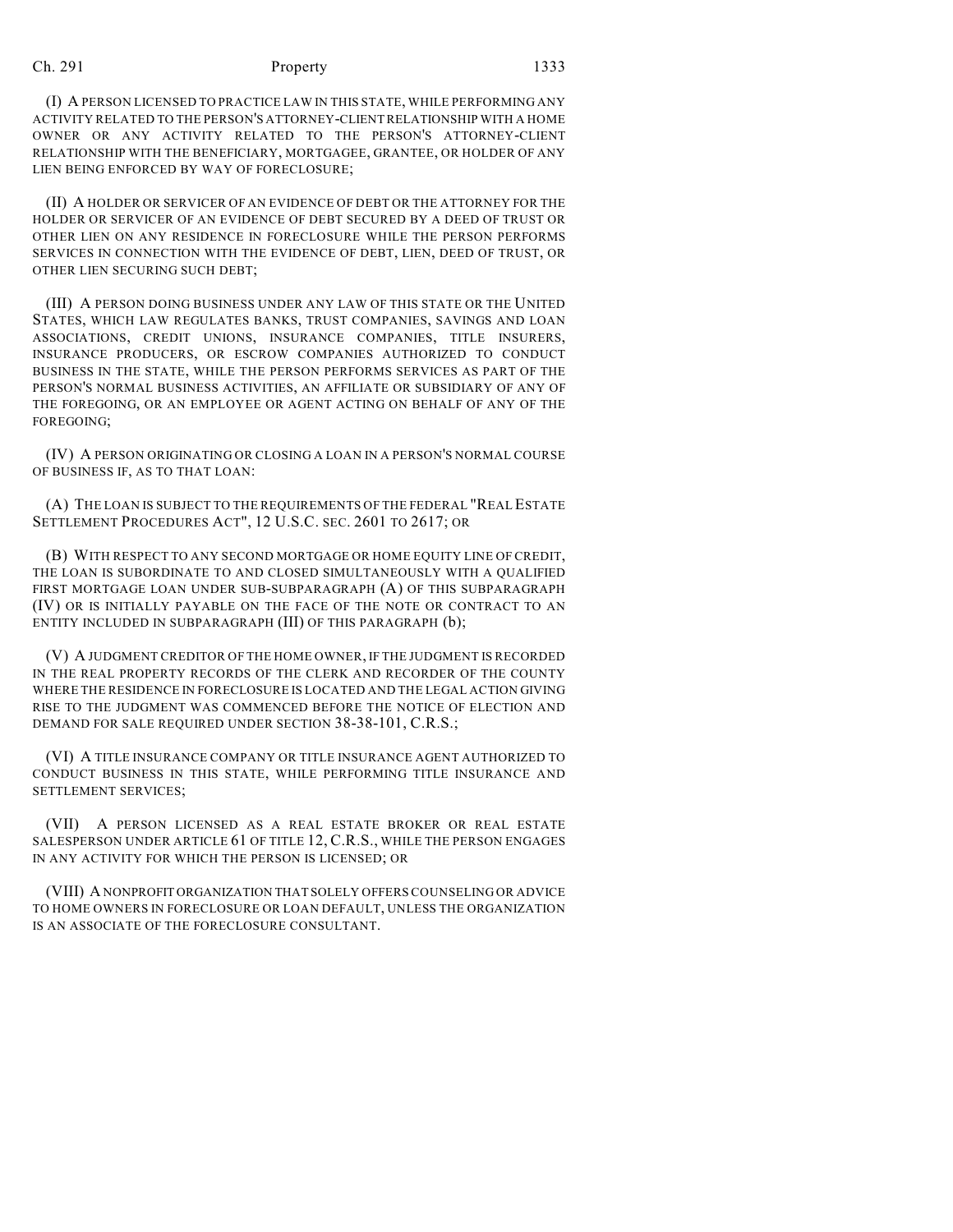#### 1334 Property Ch. 291

(5) "FORECLOSURE CONSULTING CONTRACT" MEANS ANY AGREEMENT BETWEEN A FORECLOSURE CONSULTANT AND A HOME OWNER.

(6) "HOLDER OF EVIDENCE OF DEBT" MEANS THE PERSON IN ACTUAL POSSESSION OF OR OTHERWISE ENTITLED TO ENFORCE AN EVIDENCE OF DEBT; EXCEPT THAT "HOLDER OF EVIDENCE OF DEBT" DOES NOT INCLUDE A PERSON ACTING AS A NOMINEE SOLELY FOR THE PURPOSE OF HOLDING THE EVIDENCE OF DEBT OR DEED OF TRUST AS AN ELECTRONIC REGISTRY WITHOUT ANY AUTHORITY TO ENFORCE THE EVIDENCE OF DEBT OR DEED OF TRUST. THE FOLLOWING PERSONS ARE PRESUMED TO BE THE HOLDER OF EVIDENCE OF DEBT:

(a) THE PERSON WHO IS THE OBLIGEE OF AND WHO IS IN POSSESSION OF AN ORIGINAL EVIDENCE OF DEBT;

(b) THE PERSON IN POSSESSION OF AN ORIGINAL EVIDENCE OF DEBT TOGETHER WITH THE PROPER INDORSEMENT OR ASSIGNMENT THEREOF TO SUCH PERSON IN ACCORDANCE WITH SECTION 38-38-101 (6), C.R.S.;

(c) THE PERSON IN POSSESSION OF A NEGOTIABLE INSTRUMENT EVIDENCING A DEBT, WHICH HAS BEEN DULY NEGOTIATED TO SUCH PERSON OR TO BEARER OR INDORSED IN BLANK; OR

(d) THE PERSON IN POSSESSION OF AN EVIDENCE OF DEBT WITH AUTHORITY, WHICH MAY BE GRANTED BY THE ORIGINAL EVIDENCE OF DEBT OR DEED OF TRUST, TO ENFORCE THE EVIDENCE OF DEBT AS AGENT, NOMINEE, OR TRUSTEE OR IN A SIMILAR CAPACITY FOR THE OBLIGEE OF THE EVIDENCE OF DEBT.

(7) "HOME OWNER" MEANS THE OWNER OF A RESIDENCE IN FORECLOSURE, INCLUDING A VENDEE UNDER A CONTRACT FOR DEED TO REAL PROPERTY, AS THAT TERM IS DEFINED IN SECTION 38-35-126 (1) (b), C.R.S.

(8) "RESIDENCE IN FORECLOSURE" MEANS A RESIDENCE OR DWELLING, AS DEFINED IN SECTIONS 5-1-201 AND 5-1-301,C.R.S., THAT IS OCCUPIED AS THE HOME OWNER'S PRINCIPAL PLACE OF RESIDENCE AND AGAINST WHICH ANY TYPE OF FORECLOSURE ACTION HAS BEEN COMMENCED.

## SUBPART 2 FORECLOSURE CONSULTANTS

**6-1-1104. Foreclosure consulting contract.** (1) A FORECLOSURE CONSULTING CONTRACT SHALL BE IN WRITING AND PROVIDED TO AND RETAINED BY THE HOME OWNER, WITHOUT CHANGES, ALTERATIONS, OR MODIFICATIONS, FOR REVIEW AT LEAST TWENTY-FOUR HOURS BEFORE IT IS SIGNED BY THE HOME OWNER.

(2) A FORECLOSURE CONSULTING CONTRACT SHALL BE PRINTED IN AT LEAST TWELVE-POINT TYPE AND SHALL INCLUDE THE NAME AND ADDRESS OF THE FORECLOSURE CONSULTANT TO WHICH A NOTICE OF CANCELLATION CAN BE MAILED AND THE DATE THE HOME OWNER SIGNED THE CONTRACT.

(3) A FORECLOSURE CONSULTING CONTRACT SHALL FULLY DISCLOSE THE EXACT NATURE OF THE FORECLOSURE CONSULTING SERVICES TO BE PROVIDED AND THE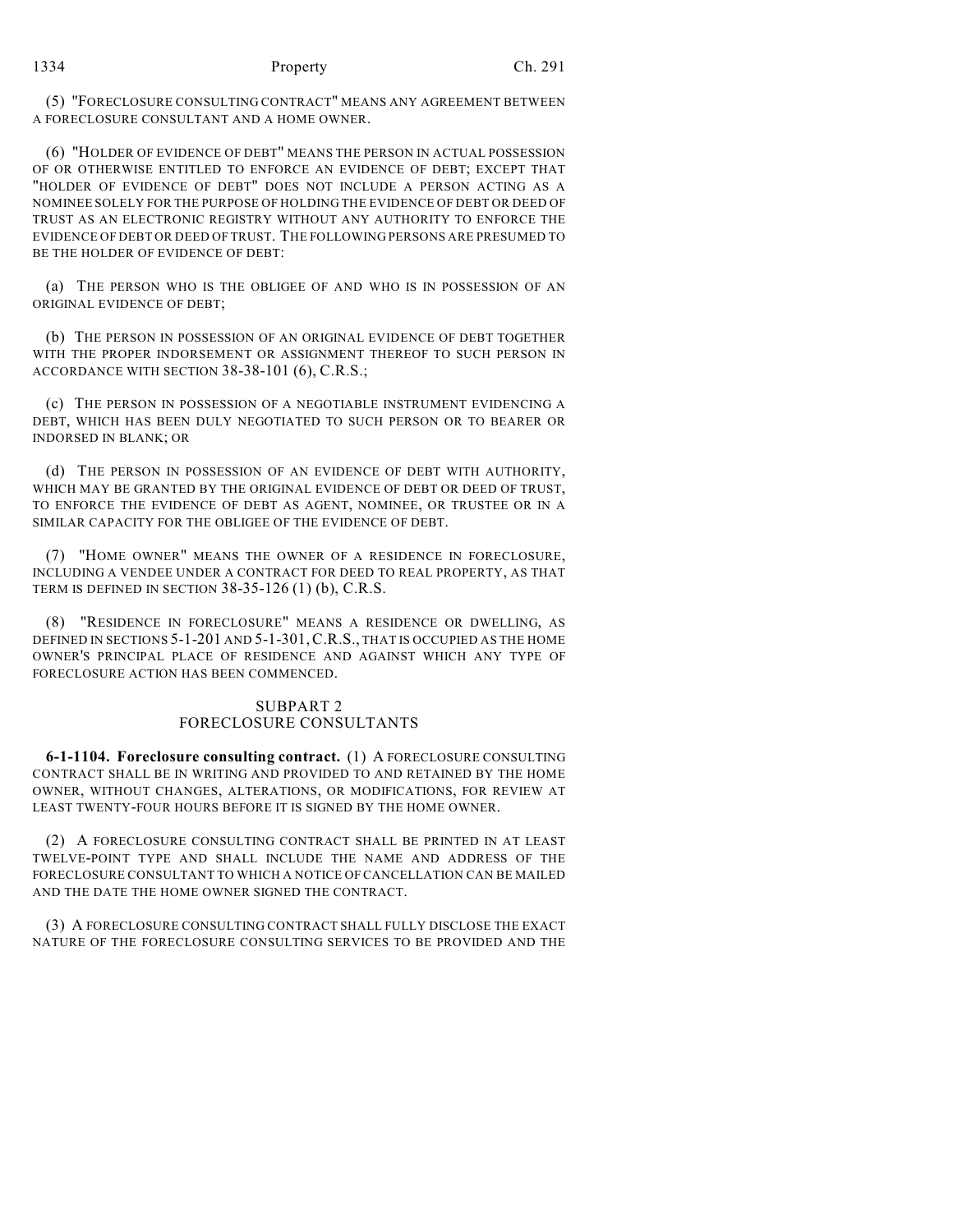TOTAL AMOUNT AND TERMS OF ANY COMPENSATION TO BE RECEIVED BY THE FORECLOSURE CONSULTANT OR ASSOCIATE.

(4) A FORECLOSURE CONSULTING CONTRACT SHALL BE DATED AND PERSONALLY SIGNED, WITH EACH PAGE BEING INITIALED, BY EACH HOME OWNER OF THE RESIDENCE IN FORECLOSURE AND THE FORECLOSURE CONSULTANT AND SHALL BE ACKNOWLEDGED BY A NOTARY PUBLIC IN THE PRESENCE OF THE HOME OWNER AT THE TIME THE CONTRACT IS SIGNED BY THE HOME OWNER.

(5) A FORECLOSURE CONSULTING CONTRACT SHALL CONTAIN THE FOLLOWING NOTICE, WHICH SHALL BE PRINTED IN AT LEAST FOURTEEN-POINT BOLD-FACED TYPE, COMPLETED WITH THE NAME OF THE FORECLOSURE CONSULTANT, AND LOCATED IN IMMEDIATE PROXIMITY TO THE SPACE RESERVED FOR THE HOME OWNER'S SIGNATURE:

#### **NOTICE REQUIRED BY COLORADO LAW**

**\_\_\_\_\_\_\_ (NAME) OR (HIS/HER/ITS) ASSOCIATE CANNOT ASK YOU TO SIGN OR HAVE YOU SIGN ANY DOCUMENT THAT TRANSFERS ANY INTEREST IN YOUR HOME OR PROPERTY TO (HIM/HER/IT) OR (HIS/HER/ITS) ASSOCIATE.**

**\_\_\_\_\_\_\_ (NAME) OR (HIS/HER/ITS) ASSOCIATE CANNOT GUARANTEE YOU THAT THEY WILL BE ABLE TO REFINANCE YOUR HOME OR ARRANGE FOR YOU TO KEEP YOUR HOME.**

**YOU MAY, AT ANY TIME, CANCEL THIS CONTRACT, WITHOUT PENALTY OF ANY KIND.**

**IF YOU WANT TO CANCEL THIS CONTRACT, MAIL OR DELIVER A SIGNED AND DATED COPY OF THIS NOTICE OF CANCELLATION, OR ANY OTHER WRITTEN NOTICE, INDICATING YOUR INTENT TO CANCEL TO \_\_\_\_\_\_\_\_\_\_\_\_\_\_\_\_ (NAME AND ADDRESS OF FORECLOSURE CONSULTANT) AT \_\_\_\_\_\_\_\_\_\_\_\_\_\_\_\_\_\_\_\_\_\_**

**(ADDRESS OF FORECLOSURE CONSULTANT, INCLUDING FACSIMILE AND ELECTRONIC MAIL ADDRESS).**

**AS PART OF ANY CANCELLATION, YOU (THE HOME OWNER) MUST REPAY ANY MONEY ACTUALLY SPENT ON YOUR BEHALF BY** 

**(NAME OF FORECLOSURE CONSULTANT) PRIOR TO RECEIPT OF THIS NOTICE AND AS A RESULT OF THIS AGREEMENT, WITHIN SIXTY DAYS, ALONG WITH INTEREST AT THE PRIME RATE PUBLISHED BY THE FEDERAL RESERVE PLUS TWO PERCENTAGE POINTS, WITH THE TOTAL INTEREST RATE NOT TO EXCEED EIGHT PERCENT PER YEAR.**

**THIS IS AN IMPORTANT LEGAL CONTRACT AND COULD RESULT IN THE LOSS OF YOUR HOME. CONTACT AN ATTORNEY OR A HOUSING COUNSELOR APPROVED BY THE FEDERAL DEPARTMENT OF HOUSING AND URBAN DEVELOPMENT BEFORE SIGNING.**

(6) A COMPLETED FORM IN DUPLICATE, CAPTIONED "NOTICE OF CANCELLATION" SHALL ACCOMPANY THE FORECLOSURE CONSULTING CONTRACT. THE NOTICE OF CANCELLATION SHALL: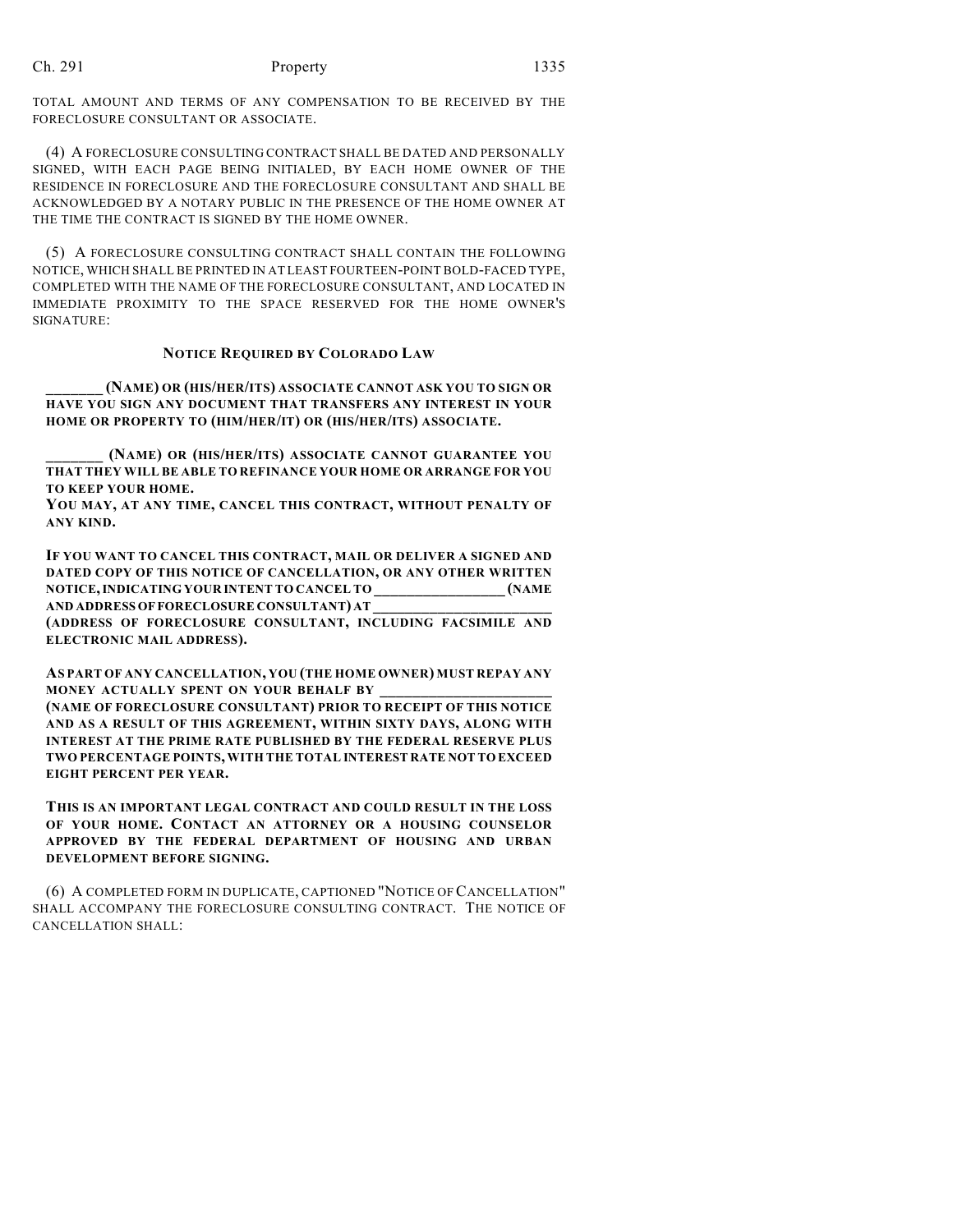(a) BE ON A SEPARATE SHEET OF PAPER ATTACHED TO THE CONTRACT;

(b) BE EASILY DETACHABLE; AND

(c) CONTAIN THE FOLLOWING STATEMENT, PRINTED IN AT LEAST FOURTEEN-POINT TYPE:

NOTICE OF CANCELLATION

(DATE OF CONTRACT)

TO: (NAME OF FORECLOSURE CONSULTANT) (ADDRESS OF FORECLOSURE CONSULTANT, INCLUDING FACSIMILE AND ELECTRONIC MAIL)

I HEREBY CANCEL THIS CONTRACT.

 $(DATE)$ 

\_\_\_\_\_\_\_\_\_\_\_\_\_\_\_\_\_\_ (HOME OWNER'S SIGNATURE)

(7) THE FORECLOSURE CONSULTANT SHALL PROVIDE TO THE HOME OWNER A SIGNED, DATED, AND ACKNOWLEDGED COPY OF THE FORECLOSURE CONSULTING CONTRACT AND THE ATTACHED NOTICE OF CANCELLATION IMMEDIATELY UPON EXECUTION OF THE CONTRACT.

(8) THE TIME DURING WHICH THE HOME OWNER MAY CANCEL THE FORECLOSURE CONSULTING CONTRACT DOES NOT BEGIN TO RUN UNTIL THE FORECLOSURE CONSULTANT HAS COMPLIED WITH THIS SECTION.

**6-1-1105. Right of cancellation.** (1) IN ADDITION TO ANY RIGHT OF RESCISSION AVAILABLE UNDER STATE OR FEDERAL LAW, THE HOME OWNER HAS THE RIGHT TO CANCEL A FORECLOSURE CONSULTING CONTRACT AT ANY TIME.

(2) CANCELLATION OCCURS WHEN THE HOME OWNER GIVES WRITTEN NOTICE OF CANCELLATION OF THE FORECLOSURE CONSULTING CONTRACT TO THE FORECLOSURE CONSULTANT AT THE ADDRESS SPECIFIED IN THE CONTRACT OR THROUGH ANY FACSIMILE OR ELECTRONIC MAIL ADDRESS IDENTIFIED IN THE CONTRACT OR OTHER MATERIALS PROVIDED TO THE HOME OWNER BY THE FORECLOSURE CONSULTANT.

(3) NOTICE OF CANCELLATION, IF GIVEN BY MAIL, IS EFFECTIVE WHEN DEPOSITED IN THE UNITED STATES MAIL, PROPERLY ADDRESSED, WITH POSTAGE PREPAID.

(4) NOTICE OF CANCELLATION NEED NOT BE IN THE FORM PROVIDED WITH THE CONTRACT AND IS EFFECTIVE, HOWEVER EXPRESSED, IF IT INDICATES THE INTENTION OF THE HOME OWNER TO CANCEL THE FORECLOSURE CONSULTING CONTRACT.

(5) AS PART OF THE CANCELLATION OF A FORECLOSURE CONSULTING CONTRACT, THE HOME OWNER SHALL REPAY, WITHIN SIXTY DAYS AFTER THE DATE OF CANCELLATION, ALL FUNDS PAID OR ADVANCED IN GOOD FAITH PRIOR TO THE RECEIPT OF NOTICE OF CANCELLATION BY THE FORECLOSURE CONSULTANT OR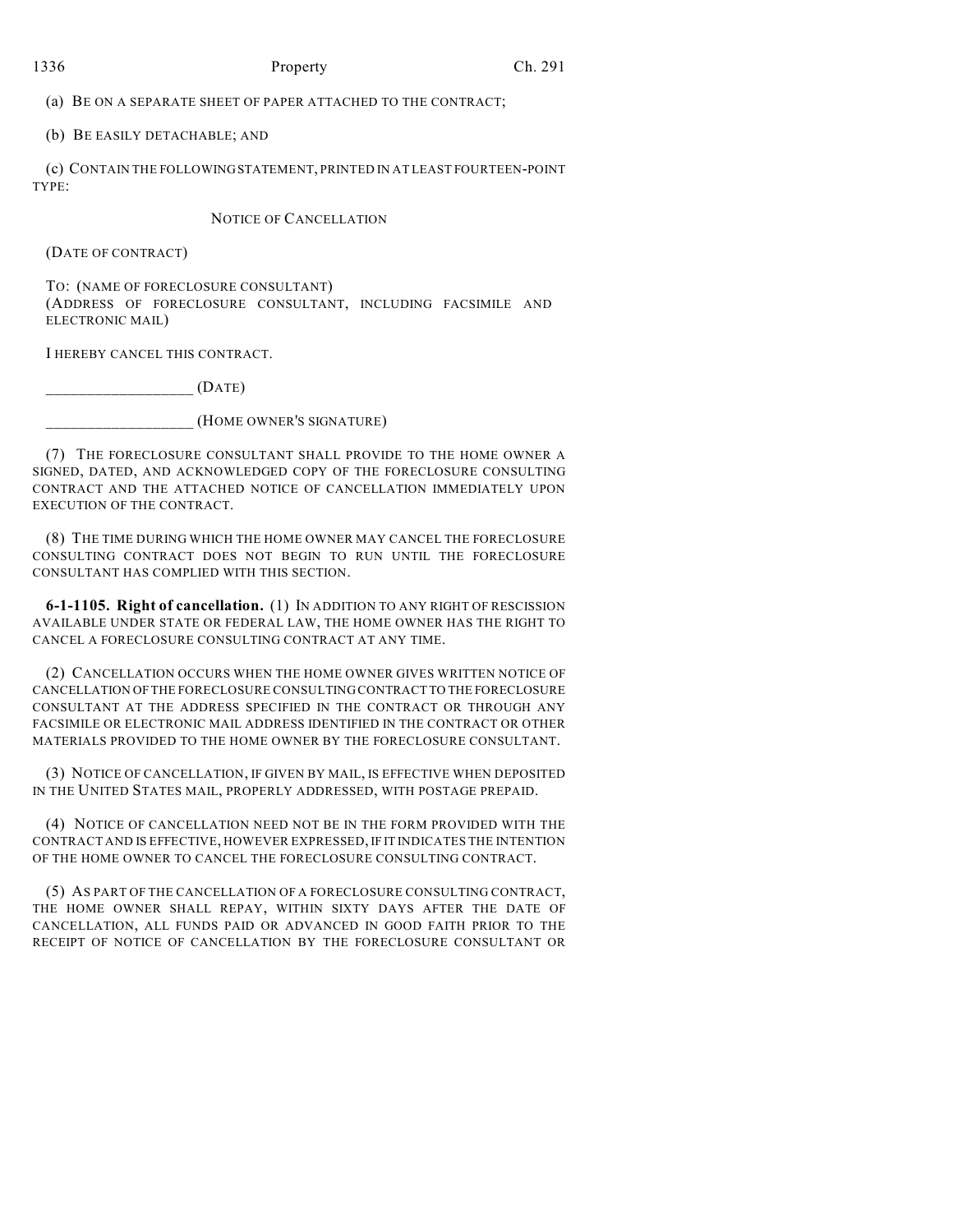ASSOCIATE UNDER THE TERMS OF THE FORECLOSURE CONSULTING CONTRACT, TOGETHER WITH INTEREST AT THE PRIME RATE PUBLISHED BY THE FEDERAL RESERVE PLUS TWO PERCENTAGE POINTS, WITH THE TOTAL INTEREST RATE NOT TO EXCEED EIGHT PERCENT PER YEAR, FROM THE DATE OF EXPENDITURE UNTIL REPAID BY THE HOME OWNER.

(6) THE RIGHT TO CANCEL MAY NOT BE CONDITIONED ON THE REPAYMENT OF ANY FUNDS.

**6-1-1106. Waiver of rights - void.** (1) A PROVISION IN A FORECLOSURE CONSULTING CONTRACT IS VOID AS AGAINST PUBLIC POLICY IF THE PROVISION ATTEMPTS OR PURPORTS TO:

(a) WAIVE ANY OF THE RIGHTS SPECIFIED IN THIS SUBPART 2 OR THE RIGHT TO A JURY TRIAL;

(b) CONSENT TO JURISDICTION FOR LITIGATION OR CHOICE OF LAW IN A STATE OTHER THAN COLORADO;

(c) CONSENT TO VENUE IN A COUNTY OTHER THAN THE COUNTY IN WHICH THE PROPERTY IS LOCATED; OR

(d) IMPOSE ANY COSTS OR FEES GREATER THAN THE ACTUAL COSTS AND FEES.

**6-1-1107. Prohibited acts.** (1) A FORECLOSURE CONSULTANT MAY NOT:

(a) CLAIM, DEMAND, CHARGE, COLLECT, OR RECEIVE ANY COMPENSATION UNTIL AFTER THE FORECLOSURE CONSULTANT HAS FULLY PERFORMED EACH AND EVERY SERVICE THE FORECLOSURE CONSULTANT CONTRACTED TO PERFORM OR REPRESENTED THAT THE FORECLOSURE CONSULTANT WOULD PERFORM;

(b) CLAIM, DEMAND, CHARGE, COLLECT, OR RECEIVE ANY INTEREST OR ANY OTHER COMPENSATION FOR A LOAN THAT THE FORECLOSURE CONSULTANT MAKES TO THE HOME OWNER THAT EXCEEDS THE PRIME RATE PUBLISHED BY THE FEDERAL RESERVE AT THE TIME OF ANY LOAN PLUS TWO PERCENTAGE POINTS, WITH THE TOTAL INTEREST RATE NOT TO EXCEED EIGHT PERCENT PER YEAR;

(c) TAKE A WAGE ASSIGNMENT, LIEN OF ANY TYPE ON REAL OR PERSONAL PROPERTY, OR OTHER SECURITY TO SECURE THE PAYMENT OF COMPENSATION;

(d) RECEIVE ANY CONSIDERATION FROM A THIRD PARTY IN CONNECTION WITH FORECLOSURE CONSULTING SERVICES PROVIDED TO A HOME OWNER UNLESS THE CONSIDERATION IS FIRST FULLY DISCLOSED IN WRITING TO THE HOME OWNER;

(e) ACQUIRE AN INTEREST, DIRECTLY, INDIRECTLY, OR THROUGH AN ASSOCIATE, IN THE REAL OR PERSONAL PROPERTY OF A HOME OWNER WITH WHOM THE FORECLOSURE CONSULTANT HAS CONTRACTED;

(f) OBTAIN A POWER OF ATTORNEY FROM A HOME OWNER FOR ANY PURPOSE OTHER THAN TO INSPECT DOCUMENTS AS PROVIDED BY LAW; OR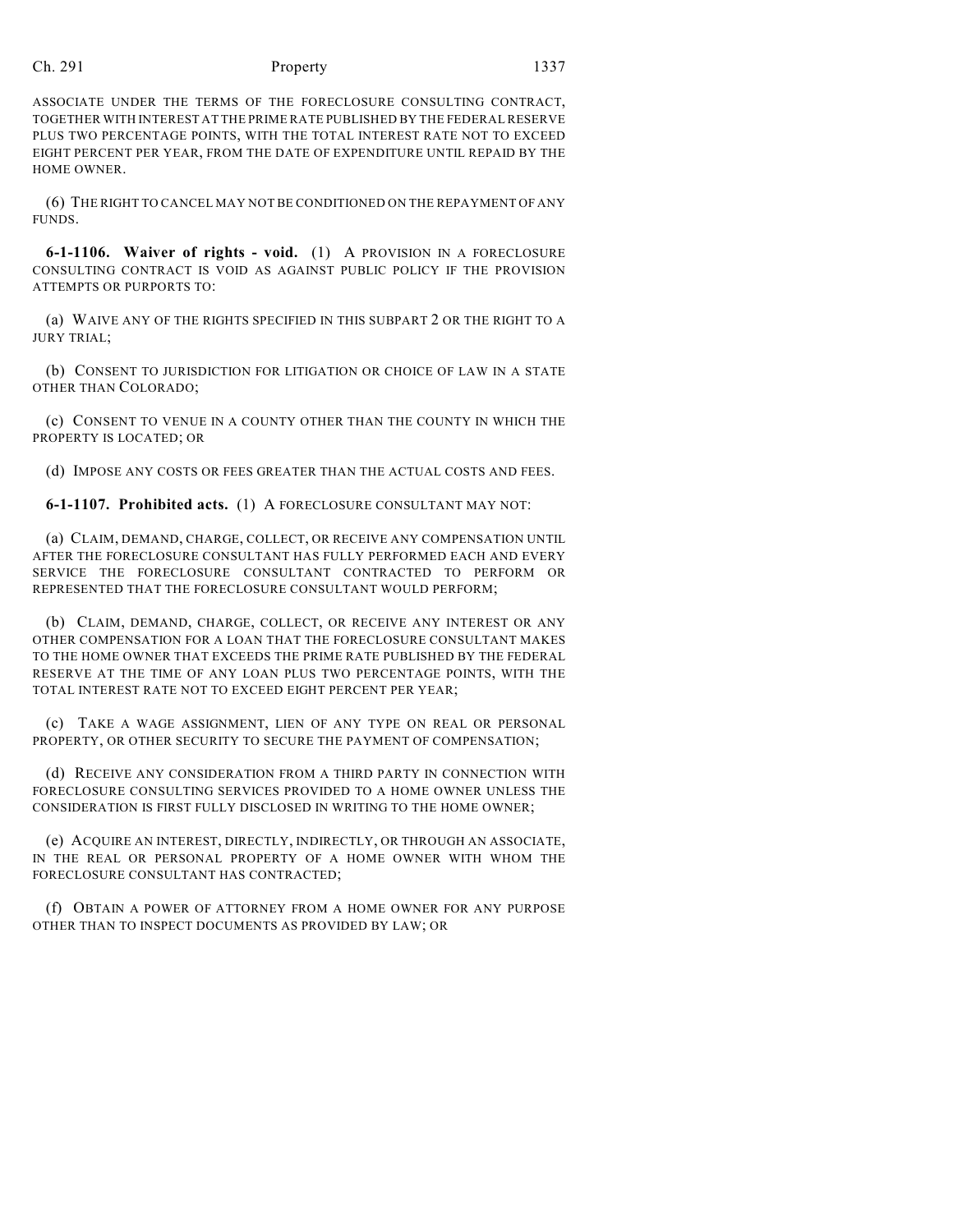(g) INDUCE OR ATTEMPT TO INDUCE A HOME OWNER TO ENTER INTO A FORECLOSURE CONSULTING CONTRACT THAT DOES NOT COMPLY IN ALL RESPECTS WITH THIS SUBPART 2.

**6-1-1108. Criminal penalties.** A PERSON WHO VIOLATES SECTION 6-1-1107 IS GUILTY OF A MISDEMEANOR, AS DEFINED IN SECTION 18-1.3-504,C.R.S., AND SHALL BE SUBJECT TO IMPRISONMENT IN COUNTY JAIL FOR UP TO ONE YEAR, A FINE OF UP TO TWENTY-FIVE THOUSAND DOLLARS, OR BOTH.

**6-1-1109. Unconscionability.** (1) A FORECLOSURE CONSULTANT OR ASSOCIATE MAY NOT FACILITATE OR ENGAGE IN ANY TRANSACTION THAT IS UNCONSCIONABLE GIVEN THE TERMS AND CIRCUMSTANCES OF THE TRANSACTION.

(2) (a) IF A COURT, AS A MATTER OF LAW, FINDS A FORECLOSURE CONSULTANT CONTRACT OR ANY CLAUSE OF SUCH CONTRACT TO HAVE BEEN UNCONSCIONABLE AT THE TIME IT WAS MADE, THE COURT MAY REFUSE TO ENFORCE THE CONTRACT, ENFORCE THE REMAINDER OF THE CONTRACT WITHOUT THE UNCONSCIONABLE CLAUSE, OR SO LIMIT THE APPLICATION OF ANY UNCONSCIONABLE CLAUSE AS TO AVOID AN UNCONSCIONABLE RESULT.

(b) WHEN IT IS CLAIMED OR APPEARS TO THE COURT THAT A FORECLOSURE CONSULTANT CONTRACT OR ANY CLAUSE OF SUCH CONTRACT MAY BE UNCONSCIONABLE, THE PARTIES SHALL BE AFFORDED A REASONABLE OPPORTUNITY TO PRESENT EVIDENCE AS TO ITS COMMERCIAL SETTING, PURPOSE, AND EFFECT, TO AID THE COURT IN MAKING THE DETERMINATION.

(c) IN ORDER TO SUPPORT A FINDING OF UNCONSCIONABILITY, THERE MUST BE EVIDENCE OF SOME BAD FAITH OVERREACHING ON THE PART OF THE FORECLOSURE CONSULTANT OR ASSOCIATE SUCH AS THAT WHICH RESULTS FROM AN UNREASONABLE INEQUALITY OF BARGAINING POWER OR OTHER CIRCUMSTANCES IN WHICH THERE IS AN ABSENCE OF MEANINGFUL CHOICE FOR ONE OF THE PARTIES, TOGETHER WITH CONTRACT TERMS THAT ARE, UNDER STANDARD INDUSTRY PRACTICES, UNREASONABLY FAVORABLE TO THE FORECLOSURE CONSULTANT OR ASSOCIATE.

**6-1-1110. Language.** A FORECLOSURE CONSULTING CONTRACT, AND ALL NOTICES OF CANCELLATION PROVIDED FOR THEREIN, SHALL BE WRITTEN IN ENGLISH AND SHALL BE ACCOMPANIED BY A WRITTEN TRANSLATION FROM ENGLISH INTO ANY OTHER LANGUAGE PRINCIPALLY SPOKEN BY THE HOME OWNER, CERTIFIED BY THE PERSON MAKING THE TRANSLATION AS A TRUE AND CORRECT TRANSLATION OF THE ENGLISH VERSION. THE TRANSLATED VERSION SHALL BE PRESUMED TO HAVE EQUAL STATUS AND CREDIBILITY AS THE ENGLISH VERSION.

## SUBPART 3 EQUITY PURCHASERS

**6-1-1111. Written contract required.** EVERY CONTRACT SHALL BE WRITTEN IN AT LEAST TWELVE-POINT BOLD-FACED TYPE AND FULLY COMPLETED, SIGNED, AND DATED BY THE HOME OWNER AND EQUITY PURCHASER PRIOR TO THE EXECUTION OF ANY INSTRUMENT QUIT-CLAIMING, ASSIGNING, TRANSFERRING, CONVEYING, OR ENCUMBERING AN INTEREST IN THE RESIDENCE IN FORECLOSURE.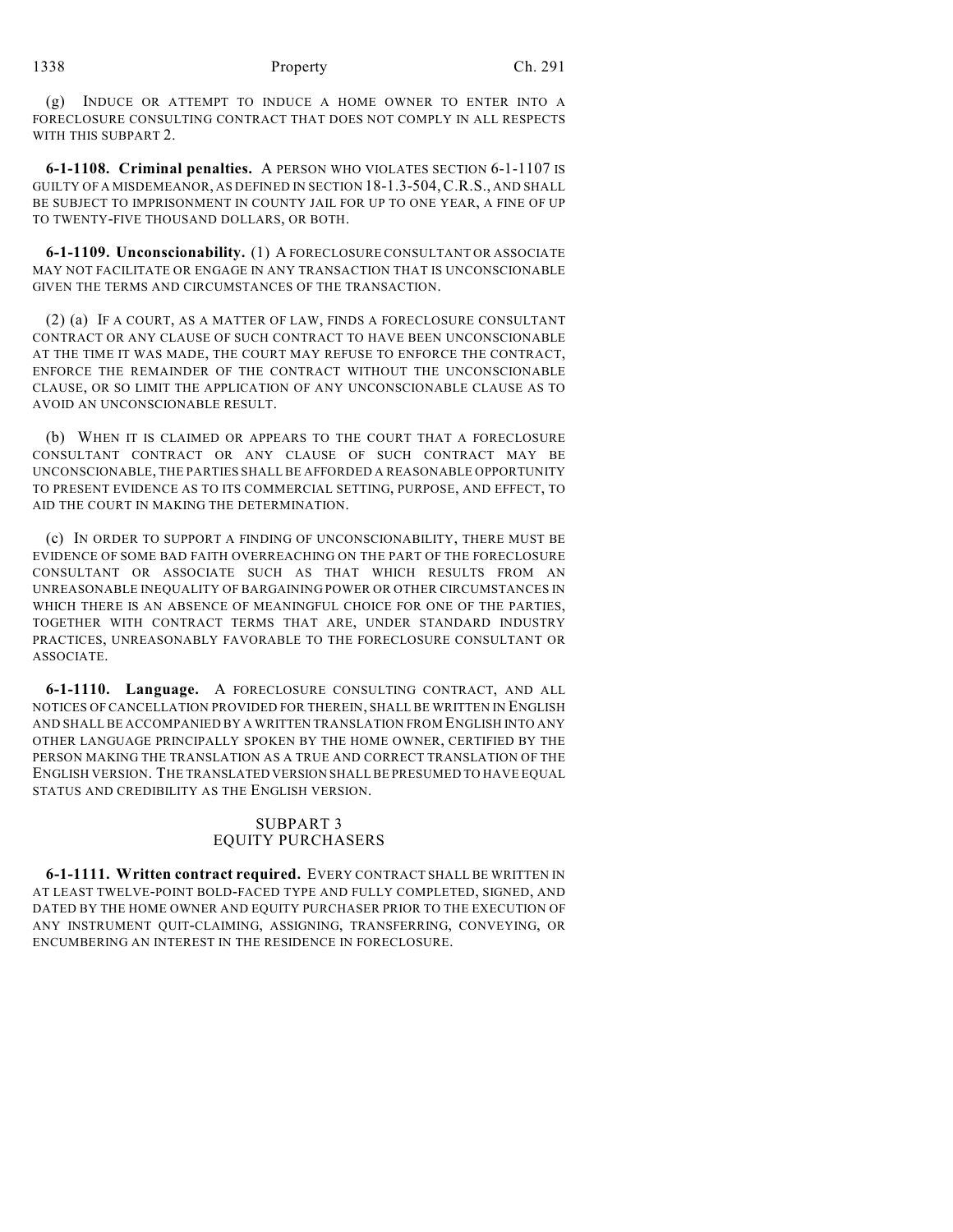**6-1-1112. Written contract - contents - notice.** (1) EVERY CONTRACT SHALL CONTAIN THE ENTIRE AGREEMENT OF THE PARTIES AND SHALL INCLUDE THE FOLLOWING TERMS:

(a) THE NAME, BUSINESS ADDRESS, AND TELEPHONE NUMBER OF THE EQUITY PURCHASER;

(b) THE STREET ADDRESS AND FULL LEGAL DESCRIPTION OF THE RESIDENCE IN FORECLOSURE;

(c) CLEAR AND CONSPICUOUS DISCLOSURE OF ANY FINANCIAL OR LEGAL OBLIGATIONS OF THE HOME OWNER THAT WILL BE ASSUMED BY THE EQUITY PURCHASER. IF THE EQUITY PURCHASER WILL NOT BE ASSUMING ANY FINANCIAL OR LEGAL OBLIGATIONS OF THE HOME OWNER, THE EQUITY PURCHASER SHALL PROVIDE TO THE HOME OWNER A SEPARATE WRITTEN DISCLOSURE THAT SUBSTANTIALLY COMPLIES WITH SECTION 18-5-802 (6), C.R.S.

(d) THE TOTAL CONSIDERATION TO BE PAID BY THE EQUITY PURCHASER IN CONNECTION WITH OR INCIDENT TO THE ACQUISITION BY THE EQUITY PURCHASER OF THE RESIDENCE IN FORECLOSURE;

(e) THE TERMS OF PAYMENT OR OTHER CONSIDERATION, INCLUDING, BUT NOT LIMITED TO, ANY SERVICES OF ANY NATURE THAT THE EQUITY PURCHASER REPRESENTS WILL BE PERFORMED FOR THE HOME OWNER BEFORE OR AFTER THE SALE;

(f) THE DATE AND TIME WHEN POSSESSION OF THE RESIDENCE IN FORECLOSURE IS TO BE TRANSFERRED TO THE EQUITY PURCHASER;

(g) THE TERMS OF ANY RENTAL AGREEMENT OR LEASE;

(h) THE SPECIFICATIONS OF ANY OPTION OR RIGHT TO REPURCHASE THE RESIDENCE IN FORECLOSURE, INCLUDING THE SPECIFIC AMOUNTS OF ANY ESCROW DEPOSIT, DOWN PAYMENT, PURCHASE PRICE, CLOSING COSTS, COMMISSIONS, OR OTHER FEES OR COSTS;

(i) A NOTICE OF CANCELLATION AS PROVIDED IN SECTION 6-1-1114; AND

(j) THE FOLLOWING NOTICE, IN AT LEAST FOURTEEN-POINT BOLD-FACED TYPE, AND COMPLETED WITH THE NAME OF THE EQUITY PURCHASER, IMMEDIATELY ABOVE THE STATEMENT REQUIRED BY SECTION 6-1-1114:

## **NOTICE REQUIRED BY COLORADO LAW**

#### **UNTIL YOUR RIGHT TO CANCEL THIS CONTRACT HAS ENDED,(NAME) OR ANYONE WORKING FOR \_\_\_\_\_\_\_\_\_\_ (NAME) CANNOT ASK YOU TO SIGN OR HAVE YOU SIGN ANY DEED OR ANY OTHER DOCUMENT.**

(2) THE CONTRACT REQUIRED BY THIS SECTION SURVIVES DELIVERY OF ANY INSTRUMENT OF CONVEYANCE OF THE RESIDENCE IN FORECLOSURE, BUT DOES NOT HAVE ANY EFFECT ON PERSONS OTHER THAN THE PARTIES TO THE CONTRACT OR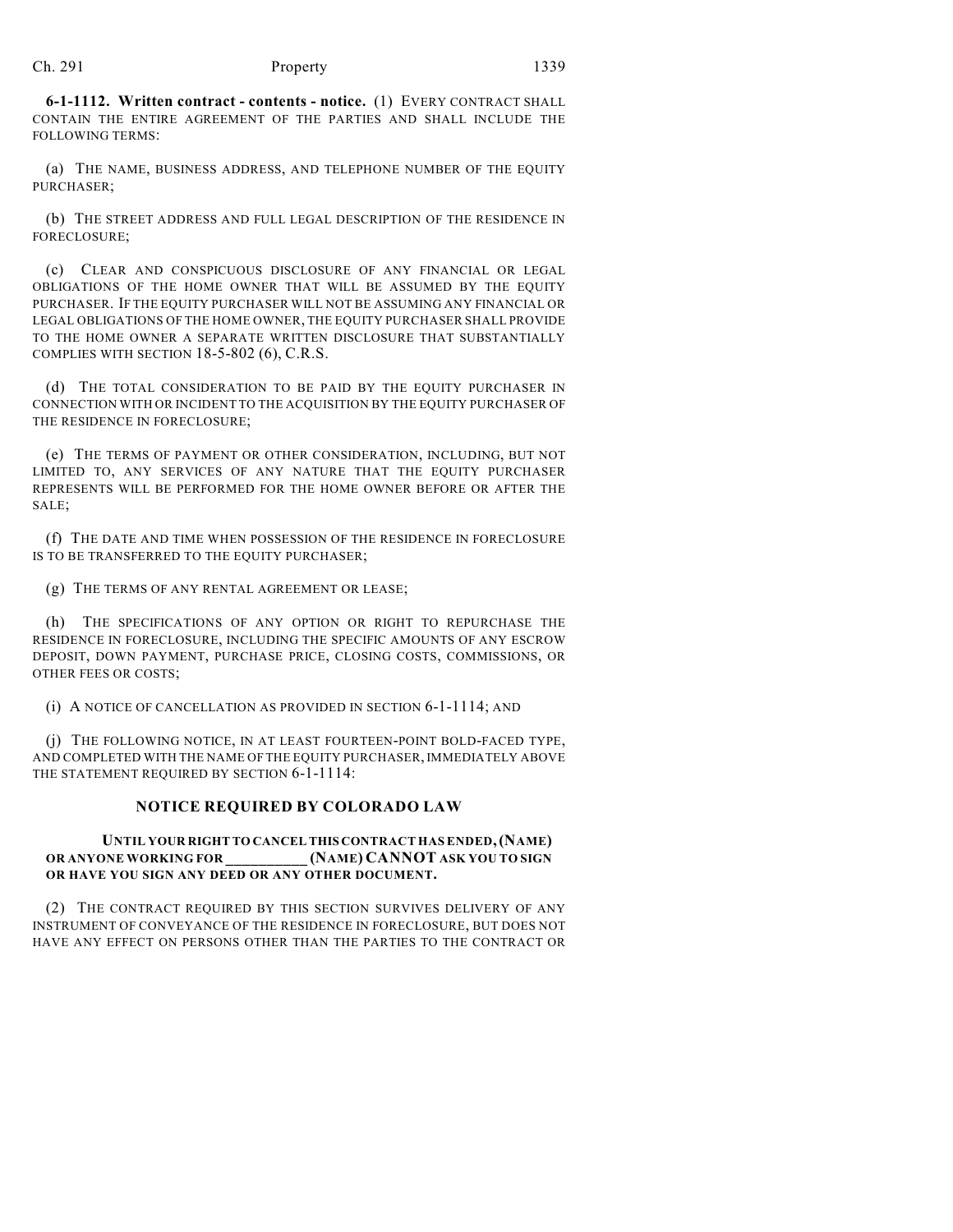AFFECT TITLE TO THE RESIDENCE IN FORECLOSURE.

**6-1-1113. Cancellation.** (1) IN ADDITION TO ANY RIGHT OF RESCISSION AVAILABLE UNDER STATE OR FEDERAL LAW, THE HOME OWNER HAS THE RIGHT TO CANCEL A CONTRACT WITH AN EQUITY PURCHASER UNTIL 12 MIDNIGHT OF THE THIRD BUSINESS DAY FOLLOWING THE DAY ON WHICH THE HOME OWNER SIGNS A CONTRACT THAT COMPLIES WITH THIS PART 11 OR UNTIL 12 NOON ON THE DAY BEFORE THE FORECLOSURE SALE OF THE RESIDENCE IN FORECLOSURE, WHICHEVER OCCURS FIRST.

(2) CANCELLATION OCCURS WHEN THE HOME OWNER PERSONALLY DELIVERS WRITTEN NOTICE OF CANCELLATION TO THE ADDRESS SPECIFIED IN THE CONTRACT OR UPON DEPOSIT OF SUCH NOTICE IN THE UNITED STATES MAIL, PROPERLY ADDRESSED, WITH POSTAGE PREPAID.

(3) A NOTICE OFCANCELLATION GIVEN BY THE HOME OWNER NEED NOT TAKE THE PARTICULAR FORM AS PROVIDED WITH THE CONTRACT AND, HOWEVER EXPRESSED, IS EFFECTIVE IF IT INDICATES THE INTENTION OF THE HOME OWNER NOT TO BE BOUND BY THE CONTRACT.

(4) IN THE ABSENCE OF ANY WRITTEN NOTICE OF CANCELLATION FROM THE HOME OWNER, THE EXECUTION BY THE HOME OWNER OF A DEED OR OTHER INSTRUMENT OF CONVEYANCE OF AN INTEREST IN THE RESIDENCE IN FORECLOSURE TO THE EQUITY PURCHASER AFTER THE EXPIRATION OF THE RESCISSION PERIOD CREATES A REBUTTABLE PRESUMPTION THAT THE HOME OWNER DID NOT CANCEL THE CONTRACT WITH THE EQUITY PURCHASER.

**6-1-1114. Notice of cancellation.** (1) (a) THE CONTRACT SHALL CONTAIN, AS THE LAST PROVISION BEFORE THE SPACE RESERVED FOR THE HOME OWNER'S SIGNATURE, A CONSPICUOUS STATEMENT IN AT LEAST TWELVE-POINT BOLD-FACED TYPE, AS FOLLOWS:

#### **YOU MAY CANCEL THIS CONTRACT FOR THE SALE OF YOUR HOUSE WITHOUT A NY P ENALT Y O R O BLI GAT I ON AT ANY T I ME BE F ORE \_\_\_\_\_\_\_\_\_\_\_\_\_\_\_\_\_\_\_\_\_\_\_(DATE AND TIME OF DAY). SEE THE ATTACHED NOTICE OF CANCELLATION FORM FOR AN EXPLANATION OF THIS RIGHT.**

(b) THE EQUITY PURCHASER SHALL ACCURATELY SPECIFY THE DATE AND TIME OF DAY ON WHICH THE CANCELLATION RIGHT ENDS.

(2) THE CONTRACT SHALL BE ACCOMPANIED BY DUPLICATE COMPLETED FORMS, CAPTIONED "NOTICE OF CANCELLATION" IN AT LEAST TWELVE-POINT BOLD-FACED TYPE IF THE CONTRACT IS PRINTED OR IN CAPITAL LETTERS IF THE CONTRACT IS TYPED, FOLLOWED BY A SPACE IN WHICH THE EQUITY PURCHASER SHALL ENTER THE DATE ON WHICH THE HOME OWNER EXECUTED THE CONTRACT. SUCH FORM SHALL:

(a) BE ATTACHED TO THE CONTRACT;

(b) BE EASILY DETACHABLE; AND

(c) CONTAIN THE FOLLOWING STATEMENT, IN AT LEAST TEN-POINT TYPE IF THE CONTRACT IS PRINTED OR IN CAPITAL LETTERS IF THE CONTRACT IS TYPED: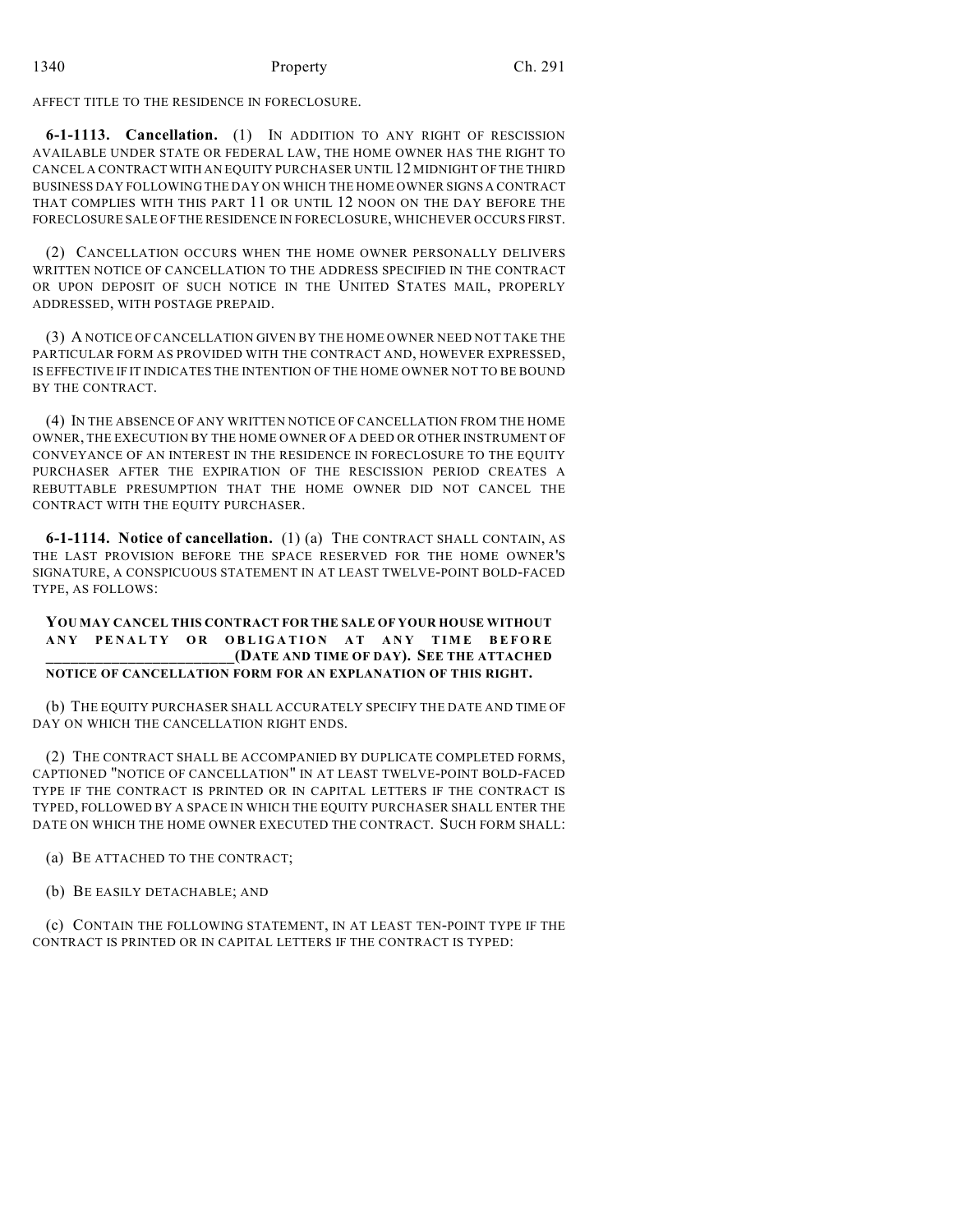## **NOTICE OF CANCELLATION**

| (ENTER DATE CONTRACT SIGNED). YOU                                     |
|-----------------------------------------------------------------------|
| MAY CANCEL THIS CONTRACT FOR THE SALE OF YOUR HOUSE, WITHOUT ANY      |
| PENALTY OR OBLIGATION, AT ANY TIME BEFORE                             |
| (ENTER DATE AND TIME OF DAY). TO CANCEL THIS TRANSACTION, PERSONALLY  |
| DELIVER A SIGNED AND DATED COPY OF THIS NOTICE OF CANCELLATION IN THE |
| UNITED STATES MAIL, POSTAGE PREPAID, TO                               |
|                                                                       |
| (STREET ADDRESS OF PURCHASER'S PLACE OF                               |
| <b>BUSINESS) NOT LATER THAN</b><br>(ENTER DATE)                       |
| AND TIME OF DAY). I HEREBY CANCEL THIS TRANSACTION                    |
| (DATE)                                                                |
| (SELLER'S SIGNATURE)                                                  |

(3) THE EQUITY PURCHASER SHALL PROVIDE THE HOME OWNER WITH A COPY OF THE CONTRACT AND THE ATTACHED NOTICE OF CANCELLATION.

(4) UNTIL THE EQUITY PURCHASER HAS COMPLIED WITH THIS SECTION, THE HOME OWNER MAY CANCEL THE CONTRACT.

**6-1-1115. Options through reconveyances.** (1) A TRANSACTION IN WHICH A HOME OWNER PURPORTS TO GRANT A RESIDENCE IN FORECLOSURE TO AN EQUITY PURCHASER BY AN INSTRUMENT THAT APPEARS TO BE AN ABSOLUTE CONVEYANCE AND RESERVES TO THE HOME OWNER OR IS GIVEN BY THE EQUITY PURCHASER AN OPTION TO REPURCHASE SHALL BE PERMITTED ONLY WHERE ALL OF THE FOLLOWING CONDITIONS HAVE BEEN MET:

(a) THE RECONVEYANCE CONTRACT COMPLIES IN ALL RESPECTS WITH SECTION 6-1-1112;

(b) THE RECONVEYANCE CONTRACT PROVIDES THE HOME OWNER WITH A NONWAIVABLE THIRTY-DAY RIGHT TO CURE ANY DEFAULT OF SAID RECONVEYANCE CONTRACT AND SPECIFIES THAT THE HOME OWNER MAY EXERCISE THIS RIGHT TO CURE ON AT LEAST THREE SEPARATE OCCASIONS DURING SUCH RECONVEYANCE CONTRACT;

(c) THE EQUITY PURCHASER FULLY ASSUMES OR DISCHARGES THE LIEN IN FORECLOSURE AS WELL AS ANY PRIOR LIENS THAT WILL NOT BE EXTINGUISHED BY SUCH FORECLOSURE, WHICH ASSUMPTION OR DISCHARGE SHALL BE ACCOMPLISHED WITHOUT VIOLATION OF THE TERMS AND CONDITIONS OF THE LIENS BEING ASSUMED OR DISCHARGED;

(d) THE EQUITY PURCHASER VERIFIES AND CAN DEMONSTRATE THAT THE HOME OWNER HAS OR WILL HAVE A REASONABLE ABILITY TO MAKE THE LEASE PAYMENTS AND TO REPURCHASE THE RESIDENCE IN FORECLOSURE WITHIN THE TERM OF THE OPTION TO REPURCHASE UNDER THE RECONVEYANCE CONTRACT. FOR PURPOSES OF THIS SECTION, THERE IS A REBUTTABLE PRESUMPTION THAT THE HOME OWNER HAS A REASONABLE ABILITY TO MAKE LEASE PAYMENTS AND TO REPURCHASE THE RESIDENCE IN FORECLOSURE IF THE HOME OWNER'S PAYMENTS FOR PRIMARY HOUSING EXPENSES AND REGULAR PRINCIPAL AND INTEREST PAYMENTS ON OTHER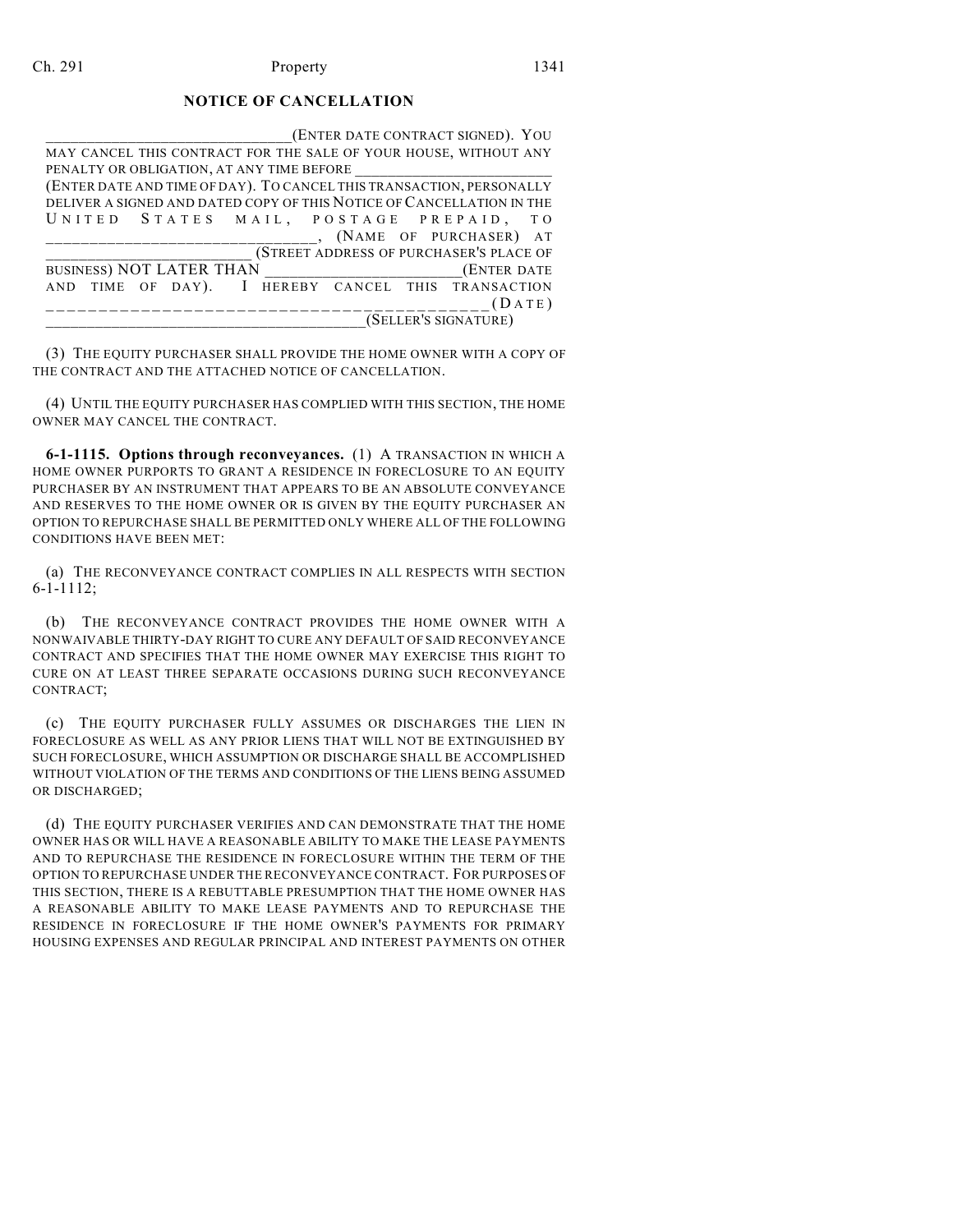PERSONAL DEBT DO NOT EXCEED SIXTY PERCENT OF THE HOME OWNER'S MONTHLY GROSS INCOME; AND

(e) THE PRICE THE HOME OWNER MUST PAY TO EXERCISE THE OPTION TO REPURCHASE THE RESIDENCE IN FORECLOSURE IS NOT UNCONSCIONABLE. WITHOUT LIMITATION ON AVAILABLE CLAIMS UNDER SECTION 6-1-1119, A REPURCHASE PRICE EXCEEDING TWENTY-FIVE PERCENT OF THE PRICE AT WHICH THE EQUITY PURCHASER ACQUIRED THE RESIDENCE IN FORECLOSURE CREATES A REBUTTABLE PRESUMPTION THAT THE RECONVEYANCE CONTRACT IS UNCONSCIONABLE. THE ACQUISITION PRICE PAID BY THE EQUITY PURCHASER MAY INCLUDE ANY ACTUAL COSTS INCURRED BY THE EQUITY PURCHASER IN ACQUIRING THE RESIDENCE IN FORECLOSURE.

**6-1-1116. Waiver of rights - void.** (1) A PROVISION IN A CONTRACT BETWEEN AN EQUITY PURCHASER AND HOME OWNER IS VOID AS AGAINST PUBLIC POLICY IF IT ATTEMPTS OR PURPORTS TO:

(a) WAIVE ANY OF THE RIGHTS SPECIFIED IN THIS SUBPART 3 OR THE RIGHT TO A JURY TRIAL;

(b) CONSENT TO JURISDICTION FOR LITIGATION OR CHOICE OF LAW IN A STATE OTHER THAN COLORADO;

(c) CONSENT TO VENUE IN A COUNTY OTHER THAN THE COUNTY IN WHICH THE PROPERTY IS LOCATED; OR

(d) IMPOSE ANY COSTS OR FEES GREATER THAN THE ACTUAL COSTS AND FEES.

**6-1-1117. Prohibited conduct.** (1) THE CONTRACT PROVISIONS REQUIRED BY SECTIONS 6-1-1111 TO 6-1-1114 SHALL BE PROVIDED AND COMPLETED IN CONFORMITY WITH SUCH SECTIONS BY THE EQUITY PURCHASER.

(2) UNTIL THE TIME WITHIN WHICH THE HOME OWNER MAY CANCEL THE TRANSACTION HAS FULLY ELAPSED, THE EQUITY PURCHASER SHALL NOT DO ANY OF THE FOLLOWING:

(a) ACCEPT FROM A HOME OWNER AN EXECUTION OF, OR INDUCE A HOME OWNER TO EXECUTE, AN INSTRUMENT OF CONVEYANCE OF ANY INTEREST IN THE RESIDENCE IN FORECLOSURE;

(b) RECORD WITH THE COUNTY RECORDER ANY DOCUMENT, INCLUDING, BUT NOT LIMITED TO, THE CONTRACT OR ANY LEASE, LIEN, OR INSTRUMENT OF CONVEYANCE, THAT HAS BEEN SIGNED BY THE HOME OWNER;

(c) TRANSFER OR ENCUMBER OR PURPORT TO TRANSFER OR ENCUMBER AN INTEREST IN THE RESIDENCE IN FORECLOSURE TO A THIRD PARTY; OR

(d) PAY THE HOME OWNER ANY CONSIDERATION.

(3) WITHIN TEN DAYS FOLLOWING RECEIPT OF A NOTICE OF CANCELLATION GIVEN IN ACCORDANCE WITH SECTIONS 6-1-1113 AND 6-1-1114, THE EQUITY PURCHASER SHALL RETURN WITHOUT CONDITION THE ORIGINAL CONTRACT AND ANY OTHER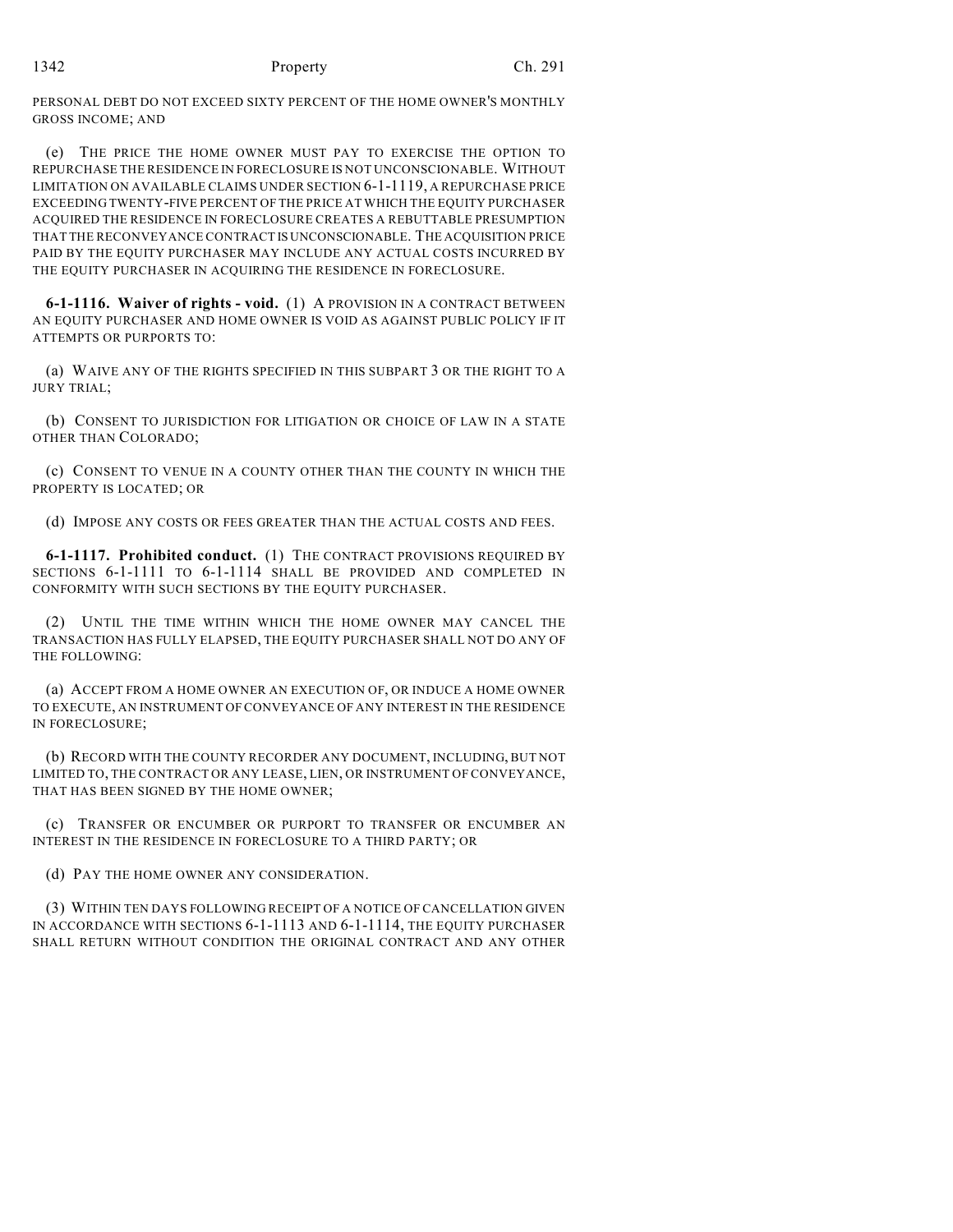## Ch. 291 **Property** Property 1343

DOCUMENTS SIGNED BY THE HOME OWNER.

(4) AN EQUITY PURCHASER SHALL MAKE NO UNTRUE OR MISLEADING STATEMENTS OF MATERIAL FACT REGARDING THE VALUE OF THE RESIDENCE IN FORECLOSURE, THE AMOUNT OF PROCEEDS THE HOME OWNER WILL RECEIVE AFTER A FORECLOSURE SALE, ANY CONTRACT TERM, THE HOME OWNER'S RIGHTS OR OBLIGATIONS INCIDENT TO OR ARISING OUT OFTHE SALE TRANSACTION, THE NATURE OF ANY DOCUMENT THAT THE EQUITY PURCHASER INDUCES THE HOME OWNER TO SIGN, OR ANY OTHER UNTRUE OR MISLEADING STATEMENT CONCERNING THE SALE OF THE RESIDENCE IN FORECLOSURE TO THE EQUITY PURCHASER.

**6-1-1118. Criminal penalties.** A PERSON WHO VIOLATES SECTION 6-1-1117 (2) OR (3) OR WHO INTENTIONALLY VIOLATES SECTION 6-1-1117 (4) IS GUILTY OF A MISDEMEANOR, AS DEFINED IN SECTION 18-1.3-504, C.R.S., AND SHALL BE SUBJECT TO IMPRISONMENT IN COUNTY JAIL FOR UP TO ONE YEAR, A FINE OF UP TO TWENTY-FIVE THOUSAND DOLLARS, OR BOTH.

**6-1-1119. Unconscionability.** (1) AN EQUITY PURCHASER OR ASSOCIATE MAY NOT FACILITATE OR ENGAGE IN ANY TRANSACTION THAT IS UNCONSCIONABLE GIVEN THE TERMS AND CIRCUMSTANCES OF THE TRANSACTION.

(2) (a) IF A COURT, AS A MATTER OF LAW, FINDS AN EQUITY PURCHASER CONTRACT OR ANY CLAUSE OF SUCH CONTRACT TO HAVE BEEN UNCONSCIONABLE AT THE TIME IT WAS MADE, THE COURT MAY REFUSE TO ENFORCE THE CONTRACT, ENFORCE THE REMAINDER OF THE CONTRACT WITHOUT THE UNCONSCIONABLE CLAUSE, OR SO LIMIT THE APPLICATION OF ANY UNCONSCIONABLE CLAUSE AS TO AVOID AN UNCONSCIONABLE RESULT.

(b) WHEN IT IS CLAIMED OR APPEARS TO THE COURT THAT THE CONTRACT OR ANY CLAUSE THEREOF MAY BE UNCONSCIONABLE, THE PARTIES SHALL BE AFFORDED A REASONABLE OPPORTUNITY TO PRESENT EVIDENCE AS TO ITS COMMERCIAL SETTING, PURPOSE, AND EFFECT, TO AID THE COURT IN MAKING THE DETERMINATION.

(c) IN ORDER TO SUPPORT A FINDING OF UNCONSCIONABILITY, THERE MUST BE EVIDENCE OF SOME BAD FAITH OVERREACHING ON THE PART OF THE EQUITY PURCHASER OR ASSOCIATE SUCH AS THAT WHICH RESULTS FROM AN UNREASONABLE INEQUALITY OF BARGAINING POWER OR UNDER OTHER CIRCUMSTANCES IN WHICH THERE IS AN ABSENCE OF MEANINGFUL CHOICE FOR ONE OF THE PARTIES, TOGETHER WITH CONTRACT TERMS THAT ARE, UNDER STANDARD INDUSTRY PRACTICES, UNREASONABLY FAVORABLE TO THE EQUITY PURCHASER OR ASSOCIATE.

**6-1-1120. Language.** ANY CONTRACT, RENTAL AGREEMENT, LEASE, OPTION OR RIGHT TO REPURCHASE, AND ANY NOTICE, CONVEYANCE, LIEN, ENCUMBRANCE, CONSENT, OR OTHER DOCUMENT OR INSTRUMENT SIGNED BY A HOME OWNER, SHALL BE WRITTEN IN ENGLISH AND SHALL BE ACCOMPANIED BY A WRITTEN TRANSLATION FROM ENGLISH INTO ANY OTHER LANGUAGE PRINCIPALLY SPOKEN BY THE HOME OWNER, CERTIFIED BY THE PERSON MAKING THE TRANSLATION AS A TRUE AND CORRECT TRANSLATION OF THE ENGLISH VERSION. THE TRANSLATED VERSION SHALL BE PRESUMED TO HAVE EQUAL STATUS AND CREDIBILITY AS THE ENGLISH VERSION.